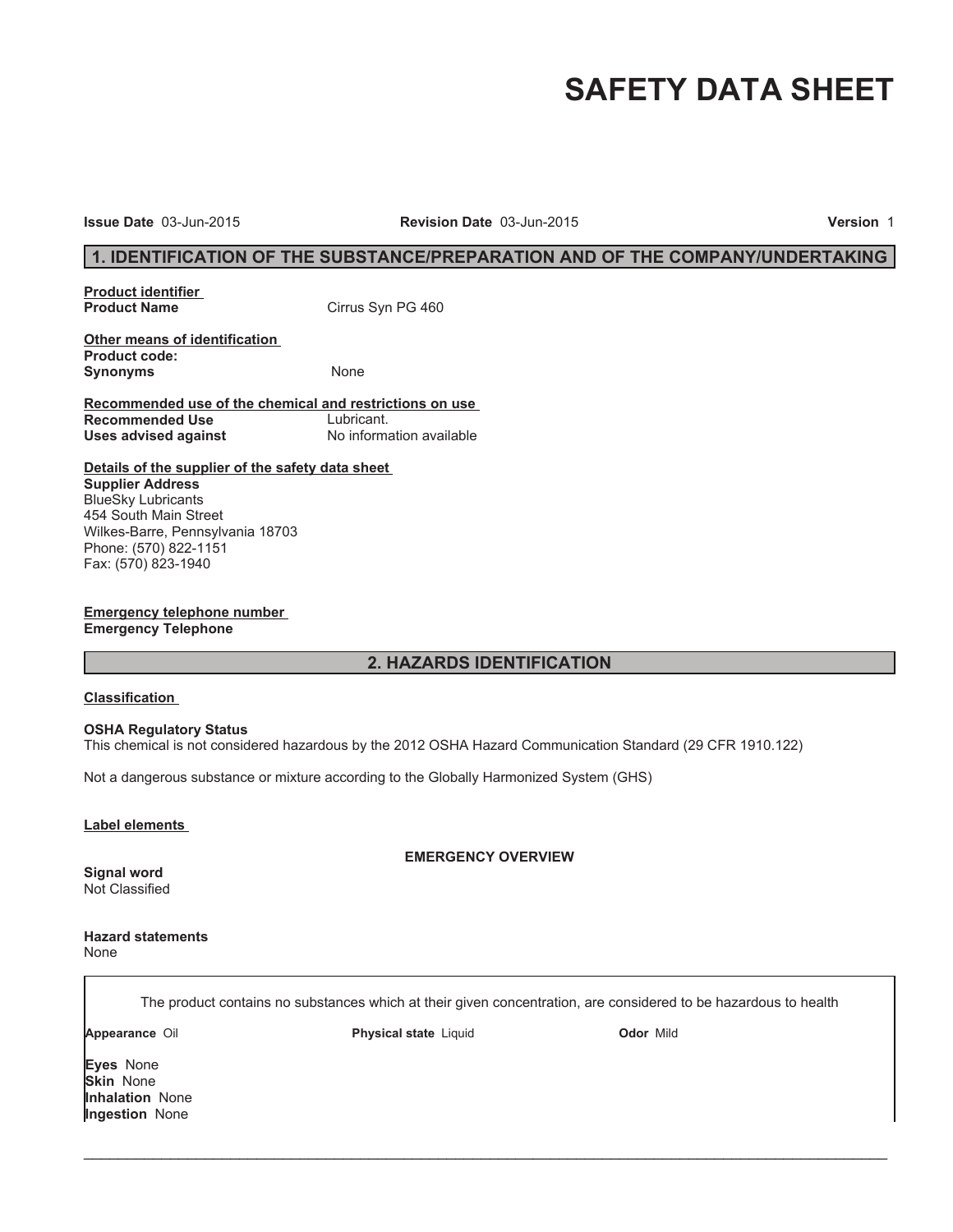**Hazards not otherwise classified (HNOC) Other information** . Harmful to aquatic life with long lasting effects

# **3. COMPOSITION/INFORMATION ON INGREDIENTS**

\_\_\_\_\_\_\_\_\_\_\_\_\_\_\_\_\_\_\_\_\_\_\_\_\_\_\_\_\_\_\_\_\_\_\_\_\_\_\_\_\_\_\_\_\_\_\_\_\_\_\_\_\_\_\_\_\_\_\_\_\_\_\_\_\_\_\_\_\_\_\_\_\_\_\_\_\_\_\_\_\_\_\_\_\_\_\_\_\_\_\_\_\_

The product contains no substances which at their given concentration, are considered to be hazardous to health.

| <b>Components</b>                                           |                                                                                                                                                               | <b>CAS-No</b>                       | Weight %                                                                                    | <b>Trade Secret</b> |
|-------------------------------------------------------------|---------------------------------------------------------------------------------------------------------------------------------------------------------------|-------------------------------------|---------------------------------------------------------------------------------------------|---------------------|
| Polyalkylene Glycol                                         |                                                                                                                                                               | Proprietary                         | $80 - 100\%$                                                                                |                     |
|                                                             |                                                                                                                                                               |                                     |                                                                                             |                     |
| <b>4. FIRST AID MEASURES</b>                                |                                                                                                                                                               |                                     |                                                                                             |                     |
| <b>First aid measures</b>                                   |                                                                                                                                                               |                                     |                                                                                             |                     |
| Eye contact:                                                |                                                                                                                                                               | symptoms persist, call a physician. | Rinse immediately with plenty of water, also under the eyelids, for at least 15 minutes. If |                     |
| Skin contact:                                               | physician.                                                                                                                                                    |                                     | Wash off immediately with soap and plenty of water. If skin irritation persists, call a     |                     |
| Inhalation:                                                 | physician.                                                                                                                                                    |                                     | Move to fresh air in case of accidental inhalation of vapours. If symptoms persist, call a  |                     |
| Ingestion:                                                  | Drink plenty of water. Do not induce vomiting without medical advice. If a person feels<br>unwell or symptoms of skin irritation appear, consult a physician. |                                     |                                                                                             |                     |
| Most important symptoms and effects, both acute and delayed |                                                                                                                                                               |                                     |                                                                                             |                     |

**Symptoms** No information available.

# **Indication of any immediate medical attention and special treatment needed**

# **5. FIRE-FIGHTING MEASURES**

**Suitable extinguishing media:** Water. Dry chemical. Carbon dioxide (CO2). Foam.

Unsuitable extinguishing media No information available **Specific hazards arising from the chemical** In the event of fire, cool tanks with water spray.

#### **Explosion data**

**Sensitivity to Mechanical Impact** None. **Sensitivity to Static Discharge** None.

# **Special protective equipment for firefighters:**

As in any fire, wear self-contained breathing apparatus pressure-demand, MSHA/NIOSH (approved or equivalent) and full protective gear.

# **6. ACCIDENTAL RELEASE MEASURES**

 $\_$  , and the contribution of the contribution of the contribution of the contribution of  $\mathcal{L}_\text{max}$ 

#### **Personal precautions, protective equipment and emergency procedures**

**Personal precautions:** Contaminated surfaces will be extremely slippery. Use personal protective equipment.

# **Environmental precautions**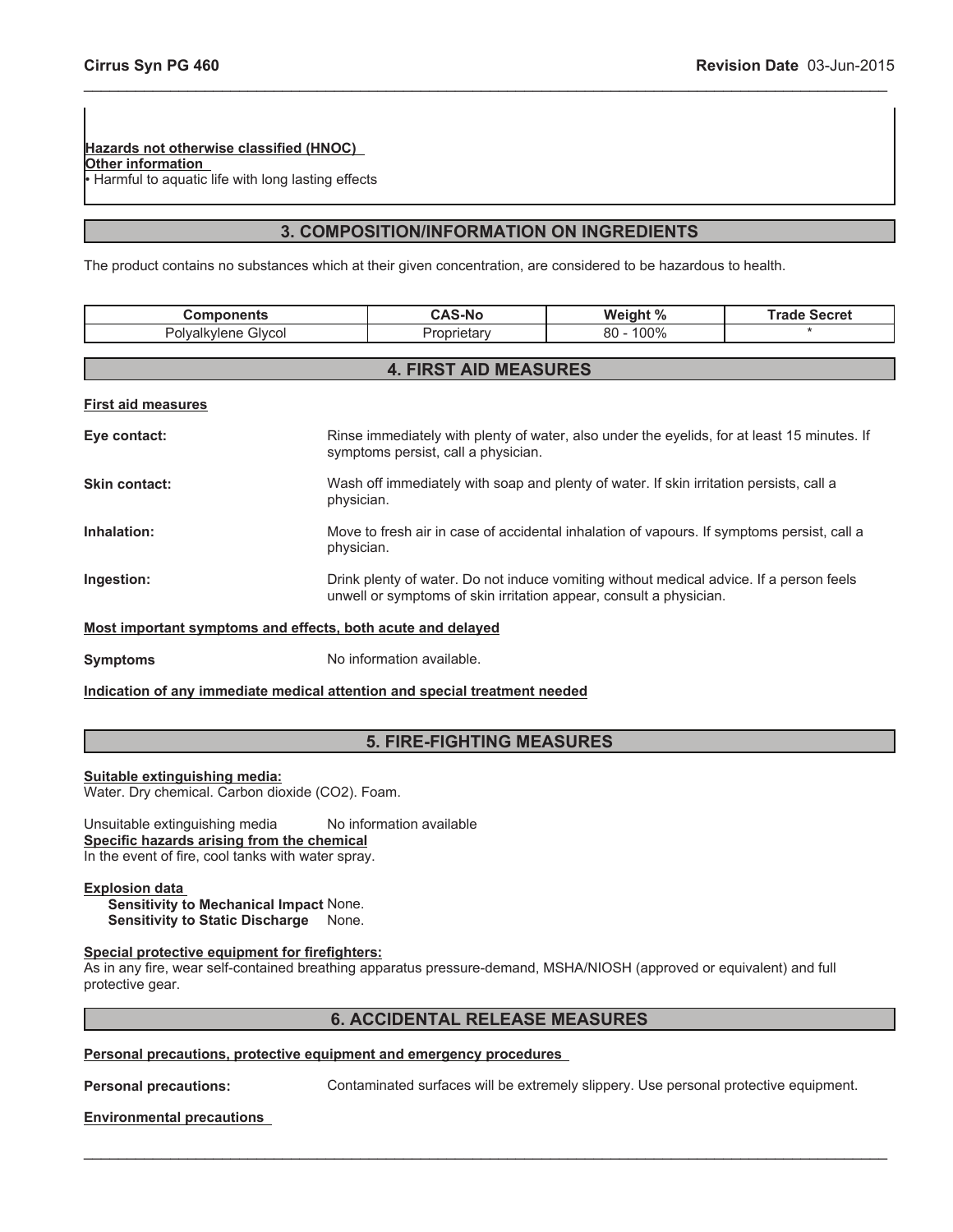| <b>Environmental precautions:</b>                                                                         |                                                                          |                                                            | Do not flush into surface water or sanitary sewer system.                                                                                                                                               |                                                                          |                             |                                                                                              |  |
|-----------------------------------------------------------------------------------------------------------|--------------------------------------------------------------------------|------------------------------------------------------------|---------------------------------------------------------------------------------------------------------------------------------------------------------------------------------------------------------|--------------------------------------------------------------------------|-----------------------------|----------------------------------------------------------------------------------------------|--|
|                                                                                                           |                                                                          |                                                            | Methods and material for containment and cleaning up                                                                                                                                                    |                                                                          |                             |                                                                                              |  |
| <b>Methods for containment</b>                                                                            | Prevent further leakage or spillage if safe to do so.                    |                                                            |                                                                                                                                                                                                         |                                                                          |                             |                                                                                              |  |
| Methods for cleaning up:                                                                                  |                                                                          |                                                            | Absorb spill with inert material (e.g. dry sand or earth), then place in a chemical waste<br>container.                                                                                                 |                                                                          |                             |                                                                                              |  |
|                                                                                                           |                                                                          |                                                            |                                                                                                                                                                                                         | <b>7. HANDLING AND STORAGE</b>                                           |                             |                                                                                              |  |
|                                                                                                           | <b>Precautions for safe handling</b>                                     |                                                            |                                                                                                                                                                                                         |                                                                          |                             |                                                                                              |  |
| <b>Handling</b>                                                                                           |                                                                          |                                                            | Do not breathe vapors or spray mist. Spilling onto the container's outside will make<br>container slippery. Avoid contact with eyes and skin.                                                           |                                                                          |                             |                                                                                              |  |
|                                                                                                           |                                                                          |                                                            | Conditions for safe storage, including any incompatibilities                                                                                                                                            |                                                                          |                             |                                                                                              |  |
| <b>Storage Conditions</b>                                                                                 |                                                                          |                                                            |                                                                                                                                                                                                         |                                                                          |                             | Keep containers dry and tightly closed to avoid moisture absorption and contamination        |  |
|                                                                                                           |                                                                          |                                                            | 8. EXPOSURE CONTROLS/PERSONAL PROTECTION                                                                                                                                                                |                                                                          |                             |                                                                                              |  |
| <b>Control parameters</b>                                                                                 |                                                                          |                                                            |                                                                                                                                                                                                         |                                                                          |                             |                                                                                              |  |
| <b>Exposure Guidelines</b>                                                                                |                                                                          |                                                            | Contains mineral oil, vegetable oil, and/or synthetic oil. Under conditions which may                                                                                                                   |                                                                          |                             |                                                                                              |  |
|                                                                                                           | <b>Appropriate engineering controls</b>                                  |                                                            | generate mists, observe the OSHA PEL of 5 mg/m <sup>3</sup> , ACGIH STEL of 10 mg/m <sup>3</sup> .                                                                                                      |                                                                          |                             |                                                                                              |  |
| <b>Engineering measures to reduce</b><br>exposure:                                                        |                                                                          | Ensure adequate ventilation, especially in confined areas. |                                                                                                                                                                                                         |                                                                          |                             |                                                                                              |  |
|                                                                                                           |                                                                          |                                                            | Individual protection measures, such as personal protective equipment                                                                                                                                   |                                                                          |                             |                                                                                              |  |
| <b>Respiratory protection:</b>                                                                            |                                                                          |                                                            | protective suit.                                                                                                                                                                                        |                                                                          |                             | In case of mist, spray or aerosol exposure wear suitable personal respiratory protection and |  |
| Hand protection:<br>Eye protection:<br>Skin and body protection:<br><b>General Hygiene Considerations</b> |                                                                          |                                                            | Nitrile rubber<br>Safety glasses<br>Usual safety precautions while handling the product will provide adequate protection<br>against this potential effect<br>Avoid contact with skin, eyes and clothing |                                                                          |                             |                                                                                              |  |
|                                                                                                           |                                                                          |                                                            | 9. PHYSICAL AND CHEMICAL PROPERTIES                                                                                                                                                                     |                                                                          |                             |                                                                                              |  |
|                                                                                                           |                                                                          |                                                            | Information on basic physical and chemical properties                                                                                                                                                   |                                                                          |                             |                                                                                              |  |
| <b>Physical state Liquid</b><br>Appearance Oil                                                            |                                                                          | Odor Mild                                                  |                                                                                                                                                                                                         | <b>Color</b> Clear                                                       |                             | Odor threshold No information<br>available                                                   |  |
| <b>Property</b><br><b>Melting</b><br>point/freezing available                                             | <b>Values</b><br>No information                                          |                                                            | Remarks • Method                                                                                                                                                                                        | рH<br>Boiling point / No information<br>boiling range                    | Not applicable<br>available |                                                                                              |  |
| point<br><b>Flash point</b><br><b>Flammability</b><br>(solid, gas)                                        | > 232 °C / > Cleveland Open Cup<br>450 °F<br>No information<br>available |                                                            |                                                                                                                                                                                                         | <b>Evaporation</b><br>rate<br><b>Flammability</b><br><b>Limit in Air</b> | No information<br>available |                                                                                              |  |

**limit: Vapor pressure** No information available

No information

**flammability** available

**Upper**

**Lower flammability** available **limit:** No information **Vapor density** No information

available

 $\_$  , and the contribution of the contribution of the contribution of the contribution of  $\mathcal{L}_\text{max}$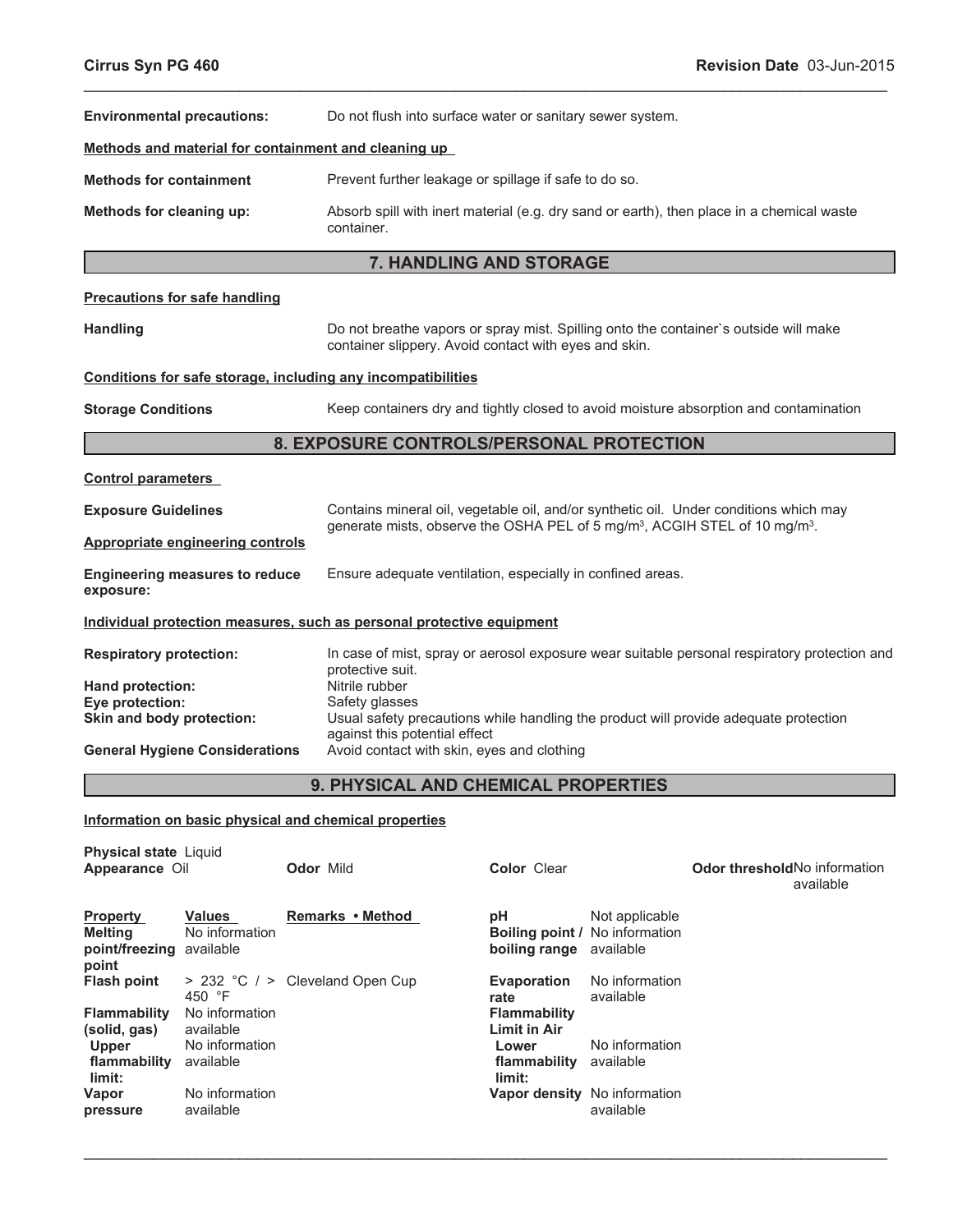| > 1.0<br><b>Specific</b><br><b>Gravity</b><br>Solubility in<br>No information<br>other solvents available<br>No information<br><b>Autoignition</b><br>available<br>temperature<br><b>Kinematic</b><br>approx. 460<br>cSt@40°C<br>viscosity<br><b>Explosive properties</b><br><b>Oxidizing properties</b> | No information available<br>No information available                                                                                     | Water<br>solubility<br><b>Partition</b><br>coefficient<br>temperature<br><b>Dynamic</b><br>viscosity | Soluble in water<br>No information<br>available<br>DecompositionNo information<br>available<br>No information<br>available |                                                                                          |
|----------------------------------------------------------------------------------------------------------------------------------------------------------------------------------------------------------------------------------------------------------------------------------------------------------|------------------------------------------------------------------------------------------------------------------------------------------|------------------------------------------------------------------------------------------------------|----------------------------------------------------------------------------------------------------------------------------|------------------------------------------------------------------------------------------|
| <b>Other information</b>                                                                                                                                                                                                                                                                                 |                                                                                                                                          |                                                                                                      |                                                                                                                            |                                                                                          |
| <b>Softening point</b><br>Molecular weight<br>VOC Content (%)<br><b>Density</b><br><b>Bulk density</b>                                                                                                                                                                                                   | No information available<br>No information available<br>No information available<br>No information available<br>No information available |                                                                                                      |                                                                                                                            |                                                                                          |
|                                                                                                                                                                                                                                                                                                          | <b>10. STABILITY AND REACTIVITY</b>                                                                                                      |                                                                                                      |                                                                                                                            |                                                                                          |
| <b>Reactivity</b><br>Not applicable                                                                                                                                                                                                                                                                      |                                                                                                                                          |                                                                                                      |                                                                                                                            |                                                                                          |
| <b>Chemical stability</b>                                                                                                                                                                                                                                                                                |                                                                                                                                          |                                                                                                      |                                                                                                                            |                                                                                          |
| <b>Stability</b><br><b>Possibility of Hazardous Reactions</b>                                                                                                                                                                                                                                            | Stable under recommended storage conditions.                                                                                             |                                                                                                      |                                                                                                                            |                                                                                          |
| <b>Possibility of Hazardous</b><br><b>Reactions</b>                                                                                                                                                                                                                                                      | None under normal processing.<br>None under normal processing.                                                                           |                                                                                                      |                                                                                                                            |                                                                                          |
| Hazardous polymerization                                                                                                                                                                                                                                                                                 |                                                                                                                                          |                                                                                                      |                                                                                                                            |                                                                                          |
| <b>Conditions to avoid</b>                                                                                                                                                                                                                                                                               |                                                                                                                                          |                                                                                                      |                                                                                                                            |                                                                                          |
| <b>Conditions to avoid</b><br><b>Hazardous Decomposition Products</b>                                                                                                                                                                                                                                    | No special storage conditions required                                                                                                   |                                                                                                      |                                                                                                                            |                                                                                          |
| <b>Hazardous Decomposition</b><br><b>Products</b><br><b>Incompatible materials</b>                                                                                                                                                                                                                       | Thermal decomposition can lead to release of irritating gases and vapors                                                                 |                                                                                                      |                                                                                                                            |                                                                                          |
| Incompatible materials                                                                                                                                                                                                                                                                                   | Oxidising agents                                                                                                                         |                                                                                                      |                                                                                                                            |                                                                                          |
|                                                                                                                                                                                                                                                                                                          | <b>11. TOXICOLOGICAL INFORMATION</b>                                                                                                     |                                                                                                      |                                                                                                                            |                                                                                          |
| Information on likely routes of exposure                                                                                                                                                                                                                                                                 |                                                                                                                                          |                                                                                                      |                                                                                                                            |                                                                                          |
| <b>Product Information</b>                                                                                                                                                                                                                                                                               |                                                                                                                                          |                                                                                                      |                                                                                                                            | Product does not present an acute toxicity hazard based on known or supplied information |
| Eye contact                                                                                                                                                                                                                                                                                              | May cause slight irritation.                                                                                                             |                                                                                                      |                                                                                                                            |                                                                                          |
| <b>Skin contact</b>                                                                                                                                                                                                                                                                                      | Substance does not generally irritate and is only mildly irritating to the skin.                                                         |                                                                                                      |                                                                                                                            |                                                                                          |
| <b>Inhalation</b>                                                                                                                                                                                                                                                                                        | Vapors and/or aerosols which may be formed at elevated temperatures may be irritating to<br>eyes and respiratory tract.                  |                                                                                                      |                                                                                                                            |                                                                                          |
| Ingestion                                                                                                                                                                                                                                                                                                | Ingestion may cause gastrointestinal irritation, nausea, vomiting and diarrhoea.                                                         |                                                                                                      |                                                                                                                            |                                                                                          |
| Components                                                                                                                                                                                                                                                                                               | Oral LD50                                                                                                                                |                                                                                                      | <b>Dermal LD50</b>                                                                                                         | <b>Inhalation LC50</b>                                                                   |

\_\_\_\_\_\_\_\_\_\_\_\_\_\_\_\_\_\_\_\_\_\_\_\_\_\_\_\_\_\_\_\_\_\_\_\_\_\_\_\_\_\_\_\_\_\_\_\_\_\_\_\_\_\_\_\_\_\_\_\_\_\_\_\_\_\_\_\_\_\_\_\_\_\_\_\_\_\_\_\_\_\_\_\_\_\_\_\_\_\_\_\_\_

| <b>Compon</b><br>------<br>onents | LD50<br>Oral | <b>LD50</b><br>Dermal | ∟C50<br>наю<br>                                         |
|-----------------------------------|--------------|-----------------------|---------------------------------------------------------|
| Polva<br>' filvcol -<br>vler.     |              |                       | 220<br>Rat<br>ma/m<br>ےں<br>and the control of the con- |
|                                   |              |                       |                                                         |

 $\_$  , and the contribution of the contribution of the contribution of the contribution of  $\mathcal{L}_\text{max}$ 

**Information on toxicological effects**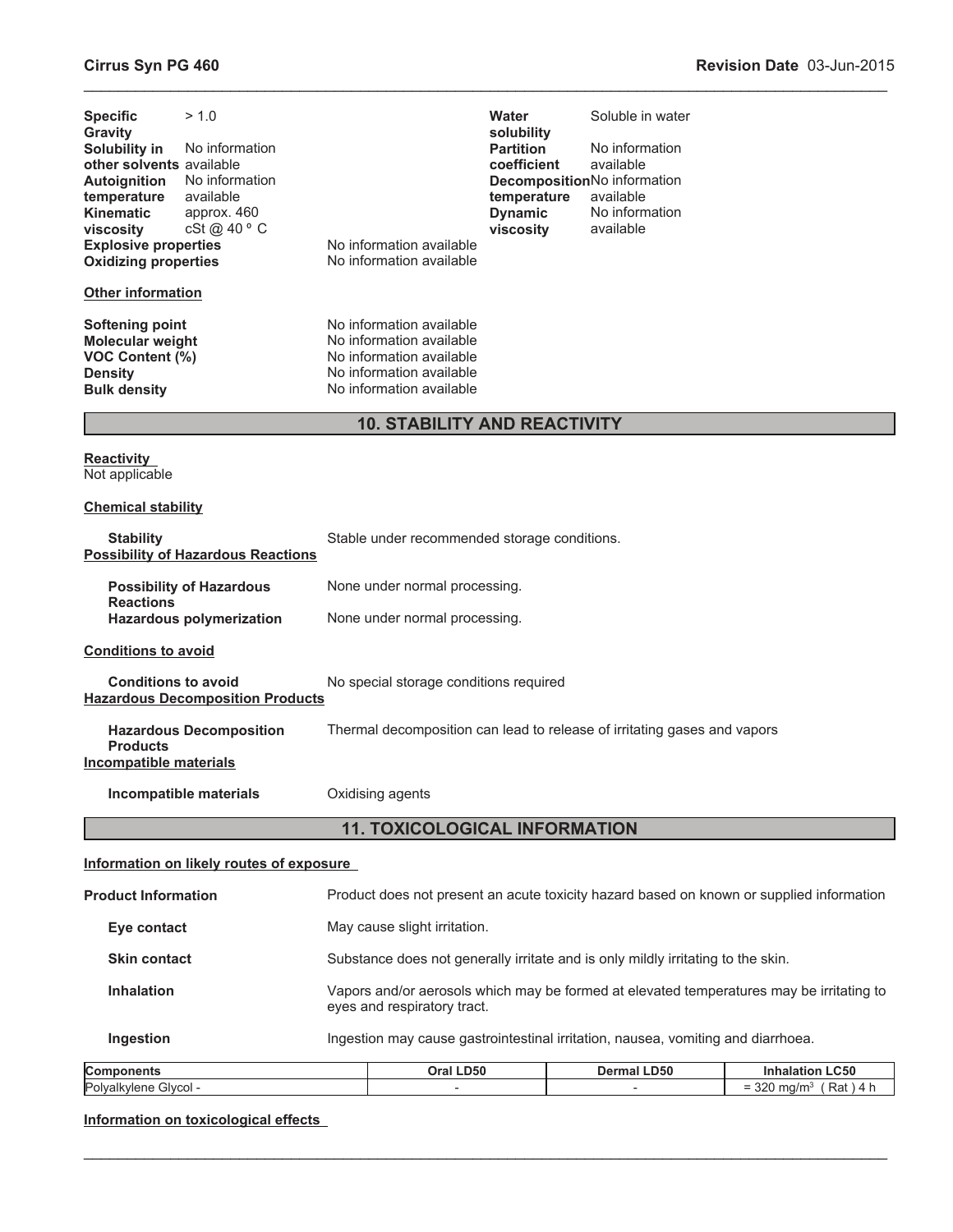# **Delayed and immediate effects as well as chronic effects from short and long-term exposure**

| <b>Sensitization</b>            | No sensitization responses were observed.                                                 |
|---------------------------------|-------------------------------------------------------------------------------------------|
| <b>Mutagenic effects:</b>       | Did not show mutagenic or teratogenic effects in animal experiments.                      |
| Carcinogenicity                 | This product does not contain any carcinogens or potential carcinogens as listed by OSHA, |
|                                 | IARC or NTP.                                                                              |
| <b>Reproductive toxicity</b>    | This product does not contain any known or suspected reproductive hazards.                |
| <b>STOT - Single Exposure</b>   | None under normal use conditions.                                                         |
| <b>STOT - Repeated Exposure</b> | None under normal use conditions.                                                         |
| <b>Aspiration hazard</b>        | Not applicable.                                                                           |

\_\_\_\_\_\_\_\_\_\_\_\_\_\_\_\_\_\_\_\_\_\_\_\_\_\_\_\_\_\_\_\_\_\_\_\_\_\_\_\_\_\_\_\_\_\_\_\_\_\_\_\_\_\_\_\_\_\_\_\_\_\_\_\_\_\_\_\_\_\_\_\_\_\_\_\_\_\_\_\_\_\_\_\_\_\_\_\_\_\_\_\_\_

#### **Numerical measures of toxicity - Product Information**

#### **The following values are calculated based on chapter 3.1 of the GHS document** .

| ATEmix (oral)                 | 25651 mg/kg |
|-------------------------------|-------------|
| <b>ATEmix (dermal)</b>        | 21794 mg/kg |
| ATEmix (inhalation-dust/mist) | 330 mg/l    |

# **12. ECOLOGICAL INFORMATION**

#### **Ecotoxicity**

Harmful to aquatic life with long lasting effects

0.39115% of the mixture consists of components(s) of unknown hazards to the aquatic environment

# **Persistence and degradability** No information available.

# **Bioaccumulation**

No information available.

# **Mobility**

Soluble in water.

# **13. DISPOSAL CONSIDERATIONS**

#### **Waste treatment methods**

**Disposal of wastes** Disposal should be in accordance with applicable regional, national and local laws and regulations.

# **Contaminated packaging Do not reuse container.**

# **14. TRANSPORT INFORMATION**

**DOT** Not Regulated by any means of transportation

# $\_$  , and the contribution of the contribution of the contribution of the contribution of  $\mathcal{L}_\text{max}$ **15. REGULATORY INFORMATION**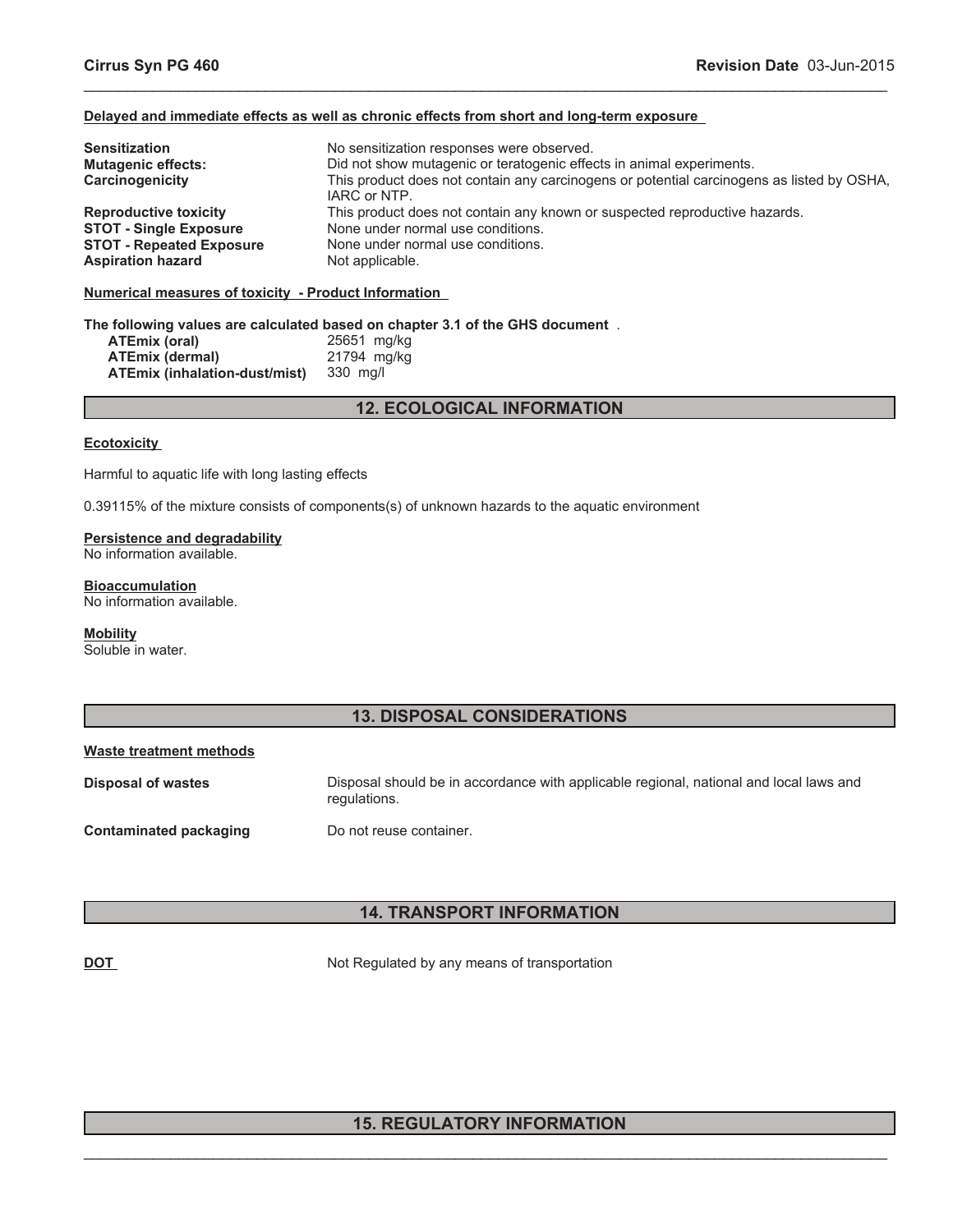# **International Inventories**

| <b>TSCA:</b>         | Listed in TSCA                                                          |
|----------------------|-------------------------------------------------------------------------|
| DSL:                 | All of the components in this product are listed in DSL                 |
| <b>EINECS/ELINCS</b> | This product complies with EINECS/ELINCS                                |
| <b>CHINA:</b>        | This product complies with China IECSC.                                 |
| <b>KECL:</b>         | This product complies with Korea KECL.                                  |
| <b>PICCS:</b>        | This product complies with Philippines PICCS.                           |
| AICS:                | All the constituents of this material are listed on the Australian AICS |
|                      |                                                                         |

# **Legend:**

**TSCA** - United States Toxic Substances Control Act Section 8(b) Inventory **DSL/NDSL** - Canadian Domestic Substances List/Non-Domestic Substances List **EINECS/ELINCS** - European Inventory of Existing Chemical Substances/European List of Notified Chemical Substances **ENCS** - Japan Existing and New Chemical Substances **IECSC** - China Inventory of Existing Chemical Substances **KECL** - Korean Existing and Evaluated Chemical Substances **PICCS** - Philippines Inventory of Chemicals and Chemical Substances **AICS** - Australian Inventory of Chemical Substances

# **Federal Regulations**

# **SARA 313**

Section 313 of Title III of the Superfund Amendments and Reauthorization Act of 1986 (SARA). This product does not contain any chemicals which are subject to the reporting requirements of the Act and Title 40 of the Code of Federal Regulations, Part 372

\_\_\_\_\_\_\_\_\_\_\_\_\_\_\_\_\_\_\_\_\_\_\_\_\_\_\_\_\_\_\_\_\_\_\_\_\_\_\_\_\_\_\_\_\_\_\_\_\_\_\_\_\_\_\_\_\_\_\_\_\_\_\_\_\_\_\_\_\_\_\_\_\_\_\_\_\_\_\_\_\_\_\_\_\_\_\_\_\_\_\_\_\_

# **SARA 311/312 Hazard Categories**

| <b>Acute Health Hazard</b>        | No |
|-----------------------------------|----|
| <b>Chronic Health Hazard</b>      | No |
| <b>Fire Hazard</b>                | No |
| Sudden release of pressure hazard | No |
| <b>Reactive Hazard</b>            | N٥ |

#### **CWA (Clean Water Act)**

This product does not contain any substances regulated as pollutants pursuant to the Clean Water Act (40 CFR 122.21 and 40 CFR 122.42)

#### **CERCLA**

This material, as supplied, does not contain any substances regulated as hazardous substances under the Comprehensive Environmental Response Compensation and Liability Act (CERCLA) (40 CFR 302) or the Superfund Amendments and Reauthorization Act (SARA) (40 CFR 355). There may be specific reporting requirements at the local, regional, or state level pertaining to releases of this material

# **State Regulations (RTK)**

# **California Proposition 65**

This product does not contain any Proposition 65 chemicals

# **U.S. State Right-to-Know Regulations**

# **U.S. EPA Label Information**

**EPA Pesticide Registration Number** Not applicable

# **16. OTHER INFORMATION**

 $\_$  , and the contribution of the contribution of the contribution of the contribution of  $\mathcal{L}_\text{max}$ 

**Nfpa: Health:** 1 **Flammability:** 1 **Instability** 0 **NFPA/HMIS \* for Carc, Muta, Tera, Specific Organ** \* **HMIS health rating: Health:** 1 **Flammability:** 1 **Physical hazards** 0 **Personal protection** B